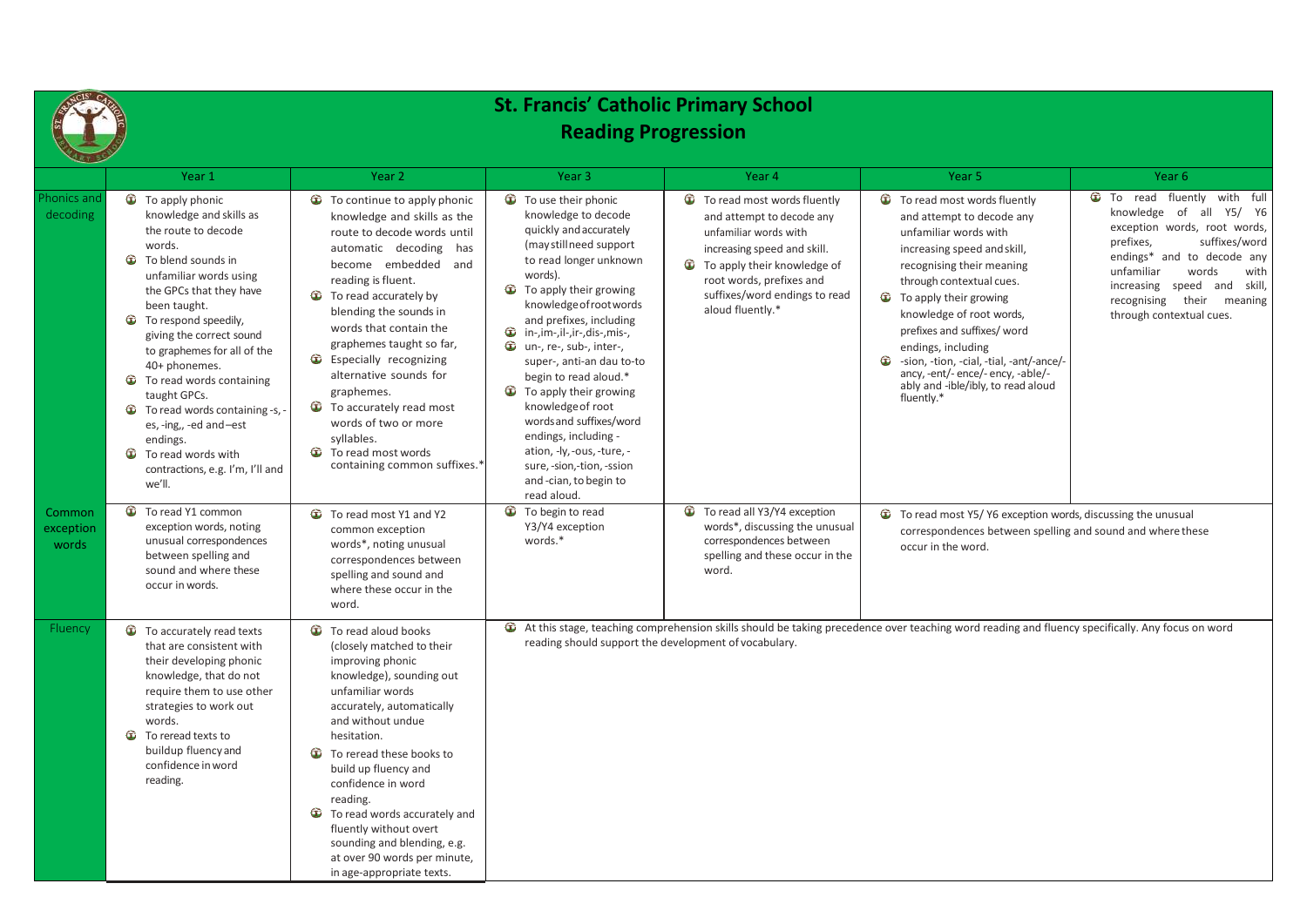| Comparing,<br>contrasting<br>and<br>commenting | œ<br>To listen to and discuss<br>wide range of fiction, non-<br>fiction and poetry at a<br>level beyond that at which<br>they can read<br>independently.<br>To link what they have<br>read or have read to them<br>to their own experiences.<br>œ<br>To retell familiar stories in<br>increasing detail.<br>œ<br>To join in with discussions<br>about a text, taking turns<br>and listening to what<br>others say.<br>To discuss the significance<br>œ<br>of titles and events.<br>œ<br>To recognise simple<br>recurringliterary language<br>in stories and poetry.<br>œ<br>To ask and answer<br>questions about a text.<br>œ<br>To make links between<br>the text they are reading<br>and other texts they have<br>read (in texts that they can<br>read independently). | To participate in discussion<br>œ<br>about books, poems and other<br>works that are read to them (at<br>a level beyond at which they<br>can read independently) and<br>those that they can read for<br>themselves, explaining their<br>understanding and expressing<br>their views.<br>œ<br>To become increasingly<br>familiar with and to retell a<br>wide range of stories, fairy<br>stories and traditional tales.<br>œ<br>To discuss the sequence of<br>events in books and how items<br>of information are related. | To recognise, listen to and<br>œ<br>discuss a wide range of fiction,<br>poetry, plays, non-fiction and<br>reference books or textbooks.<br>œ<br>To use appropriate<br>terminology when discussing<br>texts (plot, character, setting).<br>To identify how language,<br>œ<br>structure and presentation<br>contribute to meaning.<br>œ<br>To identify main ideas drawn<br>from more than one paragraph<br>and summarise these. | œ<br>To discuss and compare texts<br>from a wide variety of genres<br>and writers.<br>Œ<br>To read for a range of<br>purposes.<br>œ<br>To identify themes and<br>conventions in a wide range of<br>books.<br>To refer to authorial style,<br>œ<br>overall themes (e.g. triumph of<br>good over evil) and features<br>(e.g. greeting in letters, a diary<br>written in the first person or<br>the use of presentational<br>devices such as numbering and<br>headings). | To read a wide range of genres,<br>Œ<br>identifying the characteristics of<br>text types (such as the use of the<br>first person in writing diaries and<br>autobiographies) and<br>differences between text types.<br>To participate in discussions<br>œ<br>about books that are read to<br>them and those they can read<br>for themselves, building on their<br>own and others' ideas and<br>challenging views courteously.<br>To identify main ideas drawn<br>from more than one paragraph<br>and to summarise these.<br>To recommend texts to peers<br>based on a personal choice. |
|------------------------------------------------|--------------------------------------------------------------------------------------------------------------------------------------------------------------------------------------------------------------------------------------------------------------------------------------------------------------------------------------------------------------------------------------------------------------------------------------------------------------------------------------------------------------------------------------------------------------------------------------------------------------------------------------------------------------------------------------------------------------------------------------------------------------------------|--------------------------------------------------------------------------------------------------------------------------------------------------------------------------------------------------------------------------------------------------------------------------------------------------------------------------------------------------------------------------------------------------------------------------------------------------------------------------------------------------------------------------|-------------------------------------------------------------------------------------------------------------------------------------------------------------------------------------------------------------------------------------------------------------------------------------------------------------------------------------------------------------------------------------------------------------------------------|-----------------------------------------------------------------------------------------------------------------------------------------------------------------------------------------------------------------------------------------------------------------------------------------------------------------------------------------------------------------------------------------------------------------------------------------------------------------------|---------------------------------------------------------------------------------------------------------------------------------------------------------------------------------------------------------------------------------------------------------------------------------------------------------------------------------------------------------------------------------------------------------------------------------------------------------------------------------------------------------------------------------------------------------------------------------------|
|------------------------------------------------|--------------------------------------------------------------------------------------------------------------------------------------------------------------------------------------------------------------------------------------------------------------------------------------------------------------------------------------------------------------------------------------------------------------------------------------------------------------------------------------------------------------------------------------------------------------------------------------------------------------------------------------------------------------------------------------------------------------------------------------------------------------------------|--------------------------------------------------------------------------------------------------------------------------------------------------------------------------------------------------------------------------------------------------------------------------------------------------------------------------------------------------------------------------------------------------------------------------------------------------------------------------------------------------------------------------|-------------------------------------------------------------------------------------------------------------------------------------------------------------------------------------------------------------------------------------------------------------------------------------------------------------------------------------------------------------------------------------------------------------------------------|-----------------------------------------------------------------------------------------------------------------------------------------------------------------------------------------------------------------------------------------------------------------------------------------------------------------------------------------------------------------------------------------------------------------------------------------------------------------------|---------------------------------------------------------------------------------------------------------------------------------------------------------------------------------------------------------------------------------------------------------------------------------------------------------------------------------------------------------------------------------------------------------------------------------------------------------------------------------------------------------------------------------------------------------------------------------------|

| ange of genres,<br>naracteristics of<br>as the use of the<br>riting diaries and<br>) and<br>een text types.<br>discussions<br>t are read to<br>they can read<br>puilding on their<br>ideas and<br>s courteously.<br>ideas drawn<br>one paragraph<br>e these.<br>exts to peers<br>al choice. | œ<br>¢<br>⊕<br>¢<br>¢<br>œ | To read for pleasure, discussing,<br>comparing and evaluating in<br>depth across a wide range of<br>genres, including myths, legends,<br>traditional stories, modern fiction,<br>fiction from our literary heritage<br>and books from other cultures<br>and traditions.<br>To recognise more complex<br>themes in what they read (such as<br>loss or heroism).<br>To explain and discuss their<br>understanding of what they have<br>read, including through formal<br>presentations and debates,<br>maintaining a focus on the topic<br>and using notes where necessary.<br>To listen to guidance and feedback<br>on the quality of their<br>explanations and contributions to<br>discussions and to make<br>improvements when participating<br>in discussions.<br>To draw out key information and<br>to summarise the main ideas in a<br>text.<br>To distinguish independently<br>between statements of fact and<br>opinion, providing reasoned<br>justifications for their views. |
|---------------------------------------------------------------------------------------------------------------------------------------------------------------------------------------------------------------------------------------------------------------------------------------------|----------------------------|--------------------------------------------------------------------------------------------------------------------------------------------------------------------------------------------------------------------------------------------------------------------------------------------------------------------------------------------------------------------------------------------------------------------------------------------------------------------------------------------------------------------------------------------------------------------------------------------------------------------------------------------------------------------------------------------------------------------------------------------------------------------------------------------------------------------------------------------------------------------------------------------------------------------------------------------------------------------------------------|
|                                                                                                                                                                                                                                                                                             |                            |                                                                                                                                                                                                                                                                                                                                                                                                                                                                                                                                                                                                                                                                                                                                                                                                                                                                                                                                                                                      |
|                                                                                                                                                                                                                                                                                             | ¢<br>œ                     | To compare characters, settings<br>and themes within a text and<br>across more than one text.                                                                                                                                                                                                                                                                                                                                                                                                                                                                                                                                                                                                                                                                                                                                                                                                                                                                                        |
|                                                                                                                                                                                                                                                                                             |                            |                                                                                                                                                                                                                                                                                                                                                                                                                                                                                                                                                                                                                                                                                                                                                                                                                                                                                                                                                                                      |